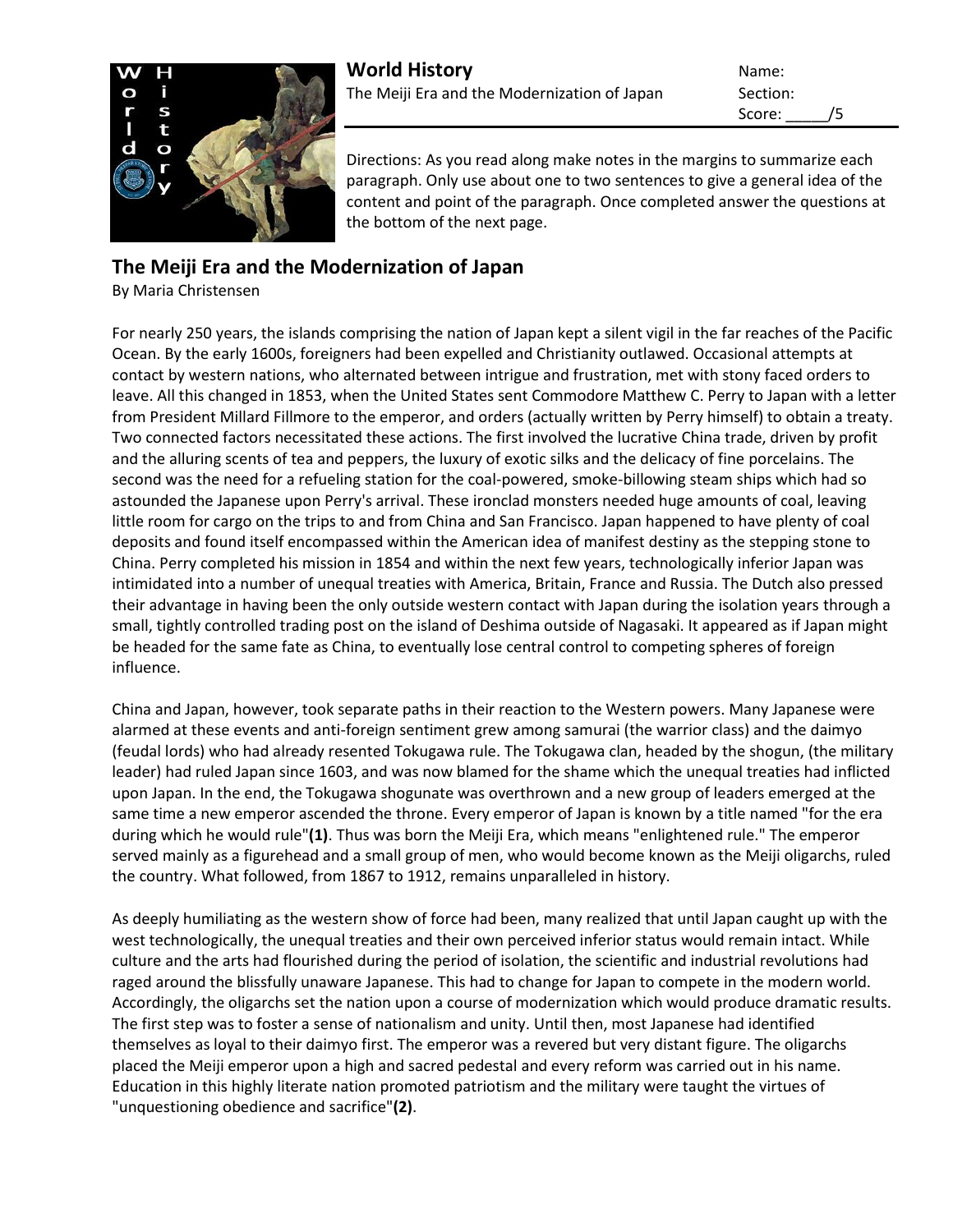With this sense of national pride in place, the oligarchs were ready to administer sweeping reforms, the first of which ended the status of the samurai. By 1876, samurai were forbidden to carry their traditional swords and the warrior class evolved into bureaucrats. Peasants who had previously been forbidden to carry arms were conscripted into a centralized army. The old class system of Japan was abandoned. With astounding speed, universities were founded, telegraph and railroad lines cross-crossed the country and a national postal system was set up. The shipping and textile industries took off, as shown by the facts that "by the end of the Meiji period, more than a third of the world's supply of silk came from Japan" and the percentage of exports carried on Japanese built and owned ships rose from 7% in 1893 to 52% by 1913**(3)**. How was such progress at such a rate possible? The answer lies in the Japanese traits of flexibility and adaptability. Simply put, they borrowed the best of the West and molded it to fit Japan's needs.

A simple story illustrates how enthusiastically and effectively the Japanese borrowed and adapted from other countries during the Meiji Era. It is no secret that baseball (besuboru) is one of Japan's most popular sports. What is less well known is that the first baseball team in Japan formed in 1873. A Christian missionary teacher by the name of Horace Wilson taught students the game at what would later be Tokyo University. Unfortunately for Wilson, baseball became much more popular than did Christianity. In 1891, a Japanese team challenged the Americans in Yokohama to a game. The American Athletic Club initially did not take the challenge seriously. Convinced of their own superiority as the masters of an American game and sure of a win over the smaller Japanese, it took five years before they finally agreed to a game. The game took place at the Club, where Japanese had previously not been allowed to enter, and the Japanese team showed no reaction to the boos and catcalls of the gaijin (foreigner) crowd. What happened next shocked the complacent Americans. The Japanese won 29-4. In a later rematch the Japanese once again won with another large gap in the scores. They had been playing for national honor.

Many characterize what Japan did at this time as "rational shopping." They borrowed technology, social systems, infrastructure, and educational methods from countries around the world and adapted and fitted them to their own needs and culture. They used what worked and abandoned what did not. To do this, the Meiji oligarchs set off on an around the world junket in 1871 known as the Iwakura Mission, named for the head of the delegation, Iwakura Tomomi. They spent several months each in the United States, England and Europe, and studied everything they encountered from banking systems to zoos. They brought home anything which might be useful to Japan, in one form or another, including a police system modeled somewhat on the French system, an educational system influenced by both America and Prussia, and new forms of agriculture.

Exchange of bodies also occurred during and after the mission. Several students, including young children, were a part of the Iwakura Mission. These students stayed behind in different countries with host families for years of foreign education before returning home. Many of them would later play important roles during the Meiji Era. Upon return to Japan, the oligarchs also invited foreigners to serve Japan in an advisory capacity. Well over 2,000 people from 23 countries ended up on the Japanese payroll for a period of time.

Despite the open relations marking this time period, and the growing international popularity of Japanese art, cultural misunderstanding thrived. Some astute analyses were made about Japan in the West, but for the most part, reports in the media and books by uninformed people perpetuated ignorance and prejudice. Practices such as public bathing and tattooing shocked Westerners, and reports circulated that the Japanese had no business sense (an idea rather amusing to modern readers). The role of Japanese women also suffered an image problem of a different kind. Westerners fell in love with the stereotype of a docile, selfless, beautiful, charming and obedient sex, which failed to address the inner lives of Japanese women or their own views on the role they played in society. This kind of willful misunderstanding later followed Japanese immigrants to America and plagued relations between the two countries for a very long period of time.

As far-reaching and wonderful as the new innovations seemed, they also came at a price. Taxes on farmers rose to pay for urban development and, especially in the countryside, people were often confused and apprehensive about new technology. A very literal correlation was made by the peasants between the new "blood tax," which was actually mandatory service in the military, and the new telegraph wires lining the landscape. Many believed